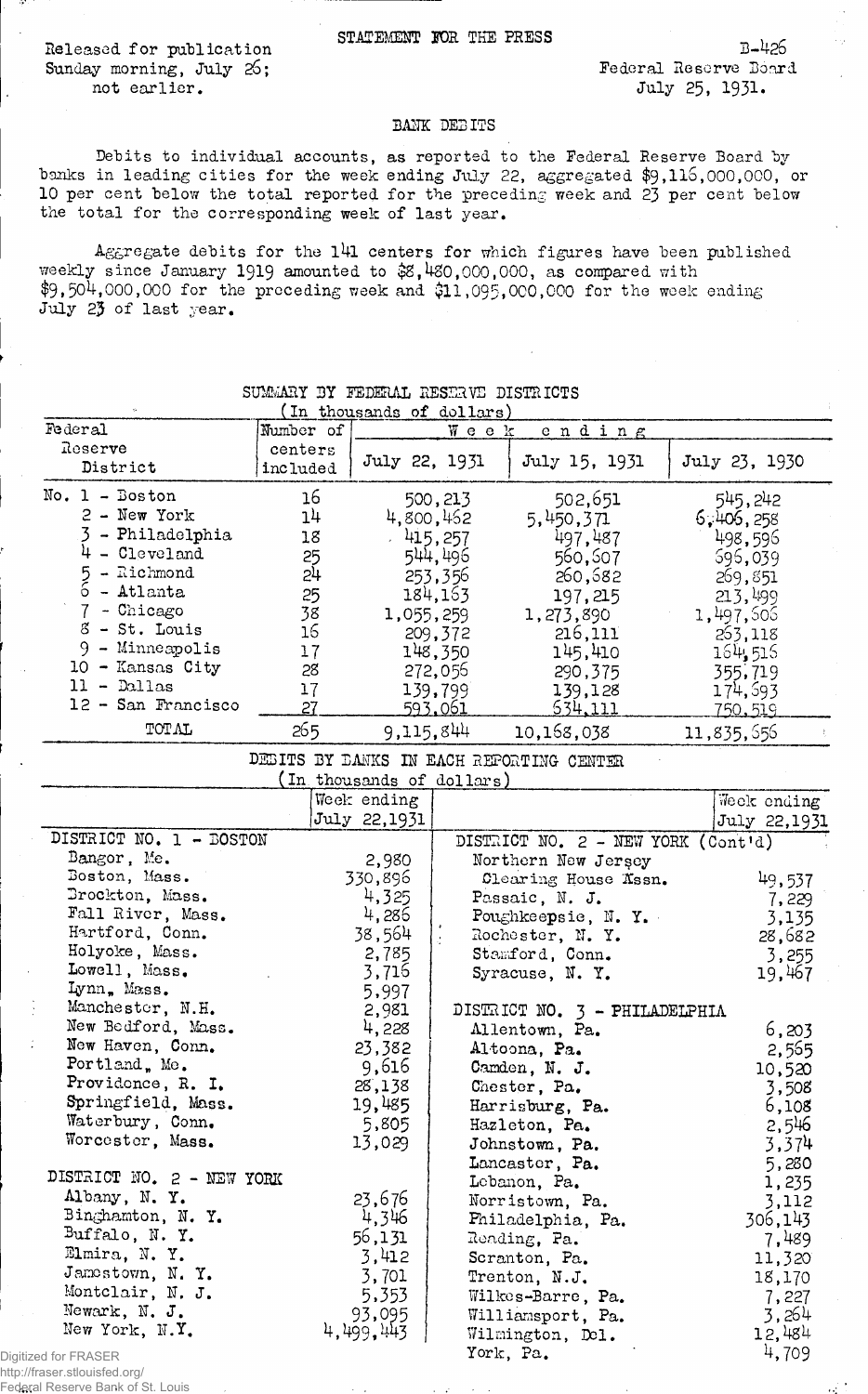|                              |                             | DEBITS BY BANKS IN FACH REPORTING CENLER | $B-4260$ .     |
|------------------------------|-----------------------------|------------------------------------------|----------------|
|                              | (In thousands of dollars)   |                                          | Week ending    |
|                              | Week ending<br>July 22,1931 |                                          | July 22,1931   |
| DISTRICT NO. 4 - CLEVELAND   |                             | DISTRICT NO. 6 - ATLANTA (Gont'd)        |                |
| Akron, Ohio                  | 18,063                      | Elberton, Ga.                            | 125            |
| Butler, Pa.                  |                             | Hattiesburg, Miss.                       | 938            |
| Canton, Ohio                 | 1,878<br>7,543              | Jackson, Miss.                           | 4,363          |
| Cincinnati, Ohio             | 76,810                      | Jacksonville, Fla.                       | 12,762         |
| Cleveland, Ohio              | 159,928                     | Knoxville, Tenn.                         | 5,434          |
| Columbus, Ohio               | 31,495                      | Macon, Ga.                               | 2,770          |
| Dayton, Ohio                 | 18,645                      | Meridian, Miss.                          | 1,616          |
| Erie, Pa.                    | 6,772                       | Miami, Fla.                              | 3,266          |
| Franklin, Pa.                | 886                         | Mobile, Ala.                             | 5,790          |
| Greensburg, Pa.              | 1,823                       | Montgomery, Ala.                         | 3,853          |
| Hamilton, Ohio               | 4,068                       | Nashville, Tenn.                         | 15,038         |
| Homestead, Pa.               | 1,084                       | Newnan, Ga.                              | 227            |
| Lexington, Ky.               | 4,033                       | New Orleans, La.<br>$\bullet$            | 50,186         |
| Lima, Ohio                   | 2,357                       | Pensacola, Fla.                          | $-1,376$       |
| Lorain, Ohio                 | 1,058                       | Savannah, Ga.                            | 6,990          |
| Middletown, Ohio             | 1,782                       | Tampa, Fla.                              | 5,077          |
| Oil City, Pa.                | 2,750                       | Valdosta, Ga.                            | 770            |
| Pittsburgh, Pa.              | 149,515                     | Vicksburg, Miss.                         | 1,131          |
| Springfield, Ohio            | 3,782                       |                                          |                |
| Steubenville, Ohio           | 1,973                       | DISTRICT NO. 7 - CHICAGO                 |                |
| Toledo, Ohio                 | 26,179                      | Adrian, Mich.                            | 708            |
| Warren, Ohio                 | 1,990                       | Aurora, Ill.                             | 2,935          |
| Wheeling, W. Va.             | 7,297                       | Battle Creek, Mich.                      | 3,857          |
| Youngstown, Ohio             | 10,656                      | Bay City, Mich.                          | 2,284          |
| Zanesville, Ohio             | 2,129                       | Bloomington, Ill.                        | 2,531          |
|                              |                             | Cedar Rapids, Ia.                        | 8,088          |
| DISTRICT NO. 5 - RICHMOND    |                             | Champaign-Urbana, Ill.                   | 2,181          |
| Asheville, N. C.             | 2,913                       | Chicago, Ill.                            | 607,634        |
| Baltimore, Md.               | 87,080                      | Danville, Ill.                           | 2,221          |
| Charleston, S. C.            | 4,791                       | Davenport, Ia.                           | 10,381         |
| Charleston, W. Va.           | 8,082                       | Decatur, Ill.                            | 3,220          |
| Charlotte, N. C.             | 9,245                       | Des Moines, Iowa                         | 16,720         |
| Columbia, S. C.              | 4,118                       | Detroit, Mich.                           | 184,050        |
| Cumberland, Md.              | 1,929                       | Dubuque, Iowa                            | 2,608          |
| Danville, Va.                | 1,681                       | Flint, Mich.                             | 6,709          |
| Durham, N. C.                | 4,709                       | Fort Wayne, Ind.                         | 8,139          |
| Greensboro, N.C.             | 3,621                       | Gary, Ind.                               | 2,755          |
| Greenville, S. C.            | 3,206                       | Grand Rapids, Mich.                      | 14,693         |
| Hagerstown, Md.              | 1,905                       | Green Bay, Wis.                          | 2,716          |
| Huntington, W. Va.           | 3,677                       | Hammond, Ind.                            | 1,801          |
| Lynchburg, Va.               | 4,021                       | Indianapolis, Ind.                       | 37,030         |
| Newport News, Va.            | 2,419                       | Jackson, Mich.                           | 6,664          |
| Norfolk, Va.                 | 10,990                      | Kalamaxoo, Mich.                         | 4,881          |
| Portsmouth, Va.              | 1,121                       | Lansing, Mich.                           | 4,891          |
| Raleigh, N. C.               | 4,961                       | Mason City, Iowa                         | 2,255          |
| Richmond, Va.                | 26,499                      | Milwaukee, Wis.                          | 54,375         |
| Roanoke, Va.                 | 5,888                       | Moline, Ill.                             | 2,119          |
| Spartanburg, S. C.           | 1,771                       | Muscatine, Iowa                          | 910<br>2,328   |
| Washington, D. C.            | 49,909                      | Oshkosh, Wis.                            | 9,094          |
| Wilmington; N. C.            | 2,198                       | Peoria, Ill.                             |                |
| Winston-Salem, N. C.         | 6,622                       | Rockford, Ill.                           | 5,397<br>5,102 |
| DISTRICT NO. 6 - ATLANTA     |                             | Saginaw, Mich.                           | 2,682          |
|                              |                             | Sheboygan, Wis.<br>Sioux City, Iowa      | 9,732          |
| Albany, Ga.                  | 536                         | South Bend, Ind.                         | 7,173          |
| Atlanta, Ga.<br>Augusta, Ga. | 28,610                      | Springfield, Ill.                        | 7,158          |
| Birmingham, Ala.             | 3,615<br>20,240             | Terre Haute, Ind.                        | 4,051          |
| Brunswick, Ga.               | 526                         | Waterloo, Iowa                           | 3,186          |
| Chattanooga, Tenn.           | 8,534                       |                                          |                |
| Columbus, Ga.                |                             |                                          |                |
| Dothan, Ala.                 | 35Q                         |                                          |                |
|                              |                             |                                          |                |

Digitized for FRASER http://fraser.stlouisfed.org/ Federal Reserve Bank of St. Louis

Ÿ